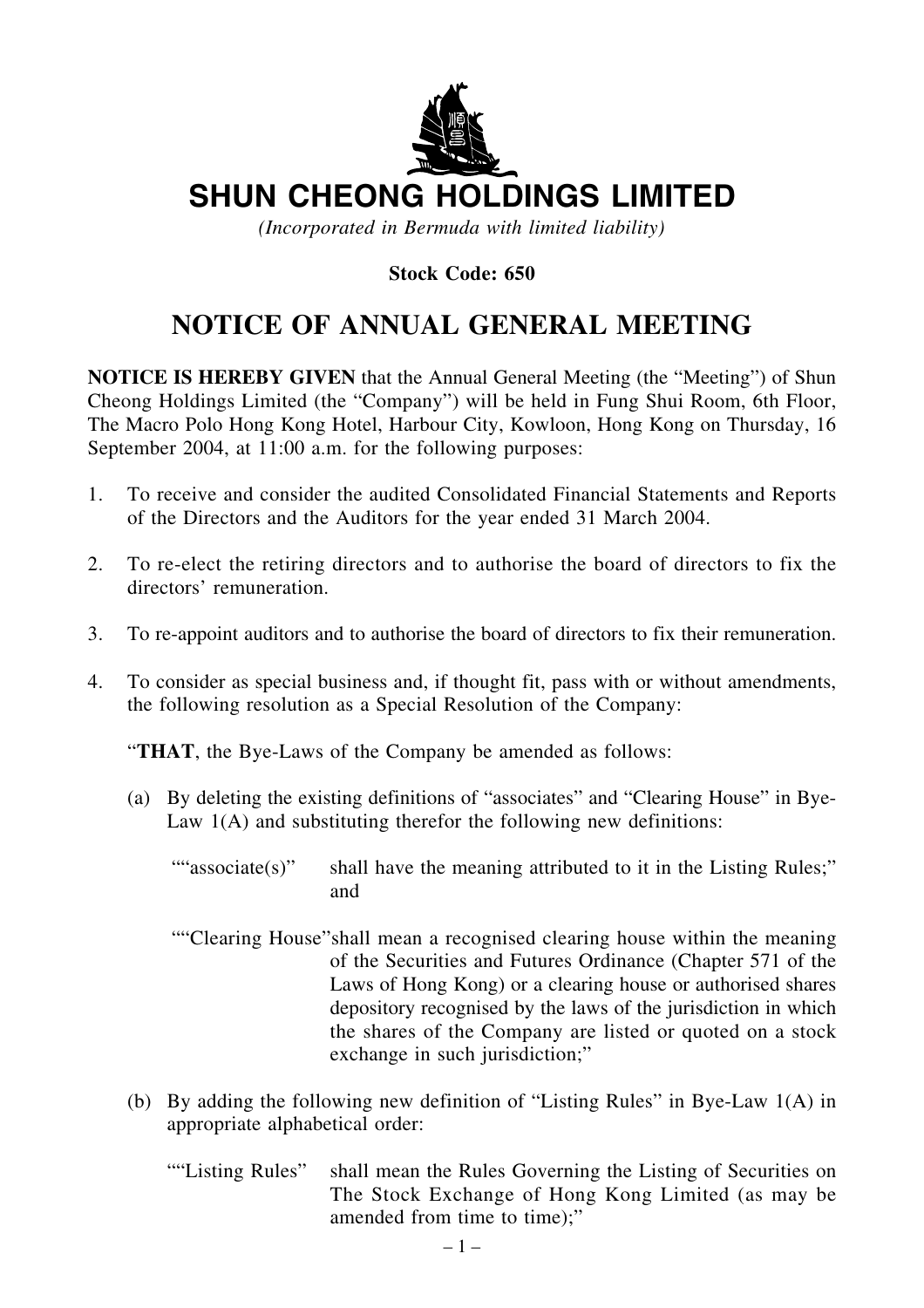- (c) By inserting the following new Bye-Law 76A after the existing Bye-Law 76:
	- "76A.Where any member is, under the Listing Rules, required to abstain from voting on any particular resolution or restricted to voting only for or only against any particular resolution, any votes cast by or on behalf of such member in contravention of such requirement or restriction shall not be counted."
- (d) By amending the existing Bye-Law 98(G) as follows:
	- (i) inserting the word "materially" before the word "interested" in the second line;
	- (ii) inserting the words "or who has an associate who is materially interested" after the word "interested" in the second line;
	- (iii) deleting the word "his" after the words "nature of" in the fifth line and substituting therefor the words "any such";
	- (iv) deleting the word "his" after the words "he knows" in the eighth line and substituting therefor the words "any such";
	- (v) inserting the words "or any of his associates" after the words "(a) he" in the thirteenth line; and
	- (vi) inserting the words "or any of his associates" after the words "with him" in the twenty-first line.
- (e) By deleting the existing Bye-Law 98(H) and substituting therefor the following new Bye-Law 98(H):
	- "(H) A Director shall not vote (nor be counted in the quorum) on any resolution of the Board in respect of any contract, arrangement or proposal in which he or any of his associate(s) has/have a material interest, and if he shall do so his vote shall not be counted (nor shall he be counted in the quorum for that resolution), but this prohibition shall not apply to any of the following matters:
		- (i) the giving of any security or indemnity either:
			- (a) to the Director or his associate(s) in respect of money lent or obligations incurred or undertaken by him or any of them at the request of or for the benefit of the Company or any its subsidiaries; or
			- (b) to a third party in respect of a debt or obligation of the Company or any of its subsidiaries for which the Director or his associate(s) has himself/themselves assumed responsibility in whole or in part and whether alone or jointly under a guarantee or indemnity or by the giving of security;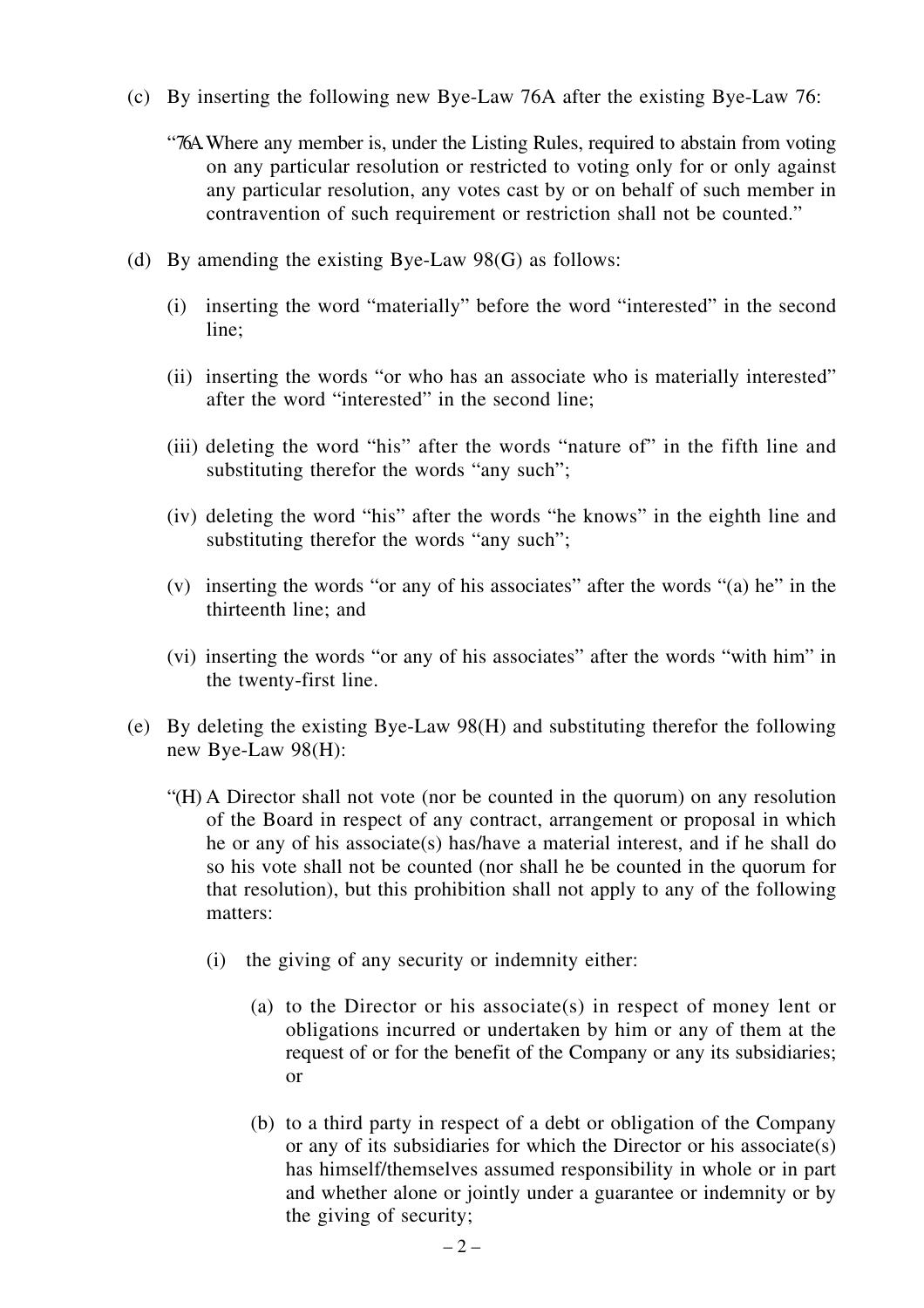- (ii) any contract, arrangement or proposal concerning an offer of shares, debentures or other securities of or by the Company or any other company which the Company may promote or be interested in for subscription or purchase where the Director or his associate(s) is/are or is/are to be interested as a participant in the underwriting or sub-underwriting of the offer;
- (iii) any contract, arrangement or proposal concerning any other company in which the Director or his associate(s) is/are interested only, whether directly or indirectly, as an officer or executive or shareholder or in which the Director or his associate(s) is/are beneficially interested in shares of that company, provided that the Director and any of his associate's beneficial interest in such company is below, in aggregate, 5 per cent. of (a) the issued shares of any class of such company (or of any third company through which his interest or that of his associate(s) is derived) or (b) the voting rights available to the members of such company;
- (iv) any contract, arrangement or proposal concerning the benefit of employees of the Company or any of its subsidiaries including:
	- (a) the adoption, modification or operation of any employees' share scheme or any share incentive or share option scheme under which the Director or his associate(s) may benefit; or
	- (b) the adoption, modification or operation of a pension fund or retirement, death or disability benefits scheme which relates to a Director, his associates and employees of the Company, or any of its subsidiaries and does not provide in respect of any Director, or his associate(s), as such any privilege or advantage not generally accorded to the class of persons to which such scheme of fund relates; and
- (v) any contract, arrangement or proposal in which the Director or his associate(s) is/are interested in the same manner as other holders of shares or debentures or other securities of the Company by virtue only of his/ their interest in shares or debentures or other securities of the Company."
- (f) by amending the existing Bye-Law 98(I) as follows:
	- (i) inserting the words "or any of his associates" after the words "a Director" in the seventeenth line; and
	- (ii) deleting the words "Director's interest" and inserting in their place the words "interest of a Director or any of his associates" in the twentieth line.
- (g) By inserting the words "or any of his associates" after the words "that Director" in the seventh line of the existing Bye-Law 98(J).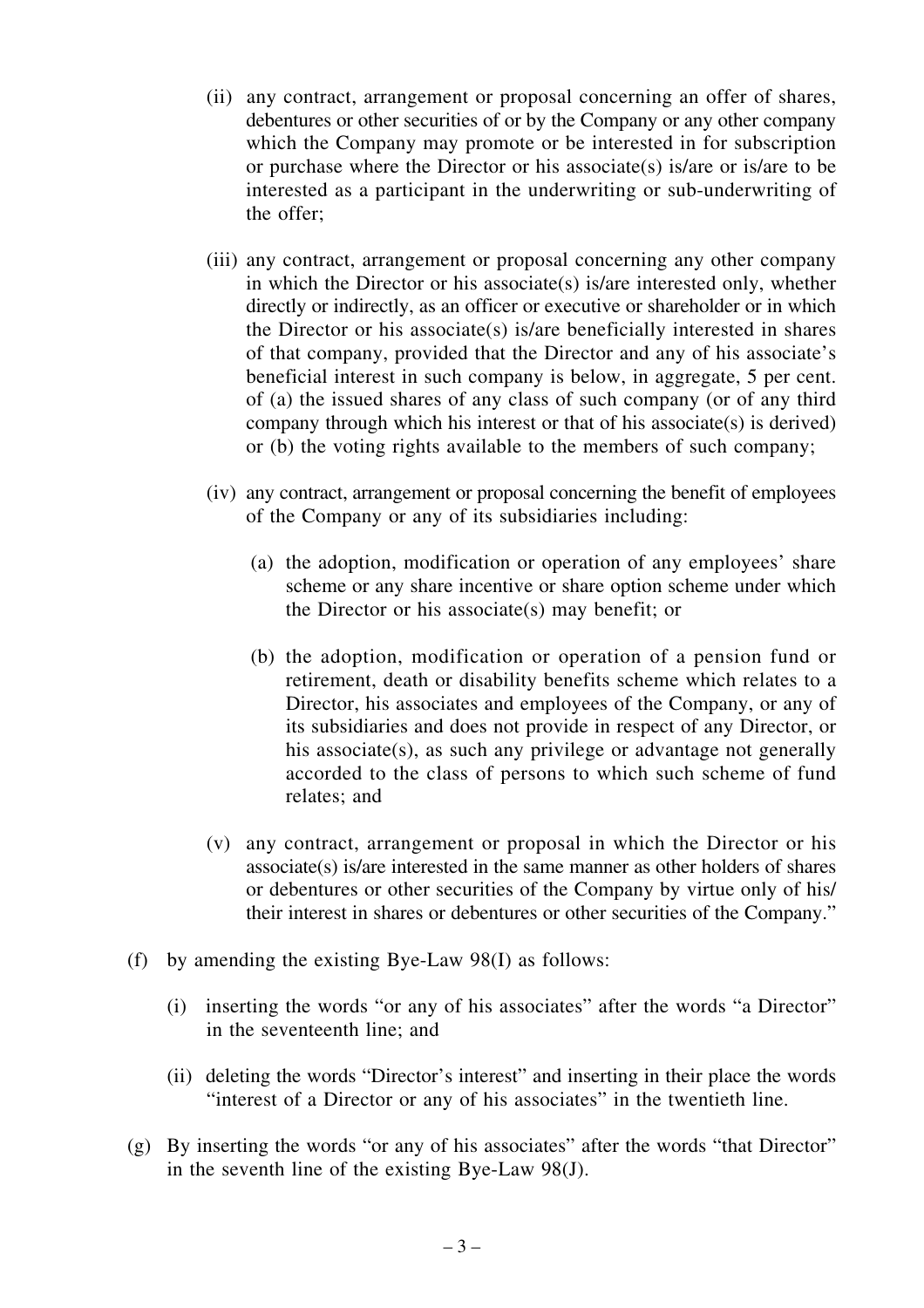- (h) By amending the existing Bye-Law  $98(K)$  as follows:
	- (i) inserting the words "or any of his associates" after the words "the Chairman" in the third line;
	- (ii) inserting the words "or any of his associates" after the words "other Director" in the tenth line;
	- (iii) inserting the words "or any of his associates" after the words "Director" in the thirteenth line;
	- (iv) inserting the words "or any of his associates" after the words "the Chairman" in the sixteenth line; and
	- (v) inserting the words "or any of his associates" after the words "such Chairman" in the twenty-second line.
- (i) By deleting the existing Bye-Law 103 and substituting thereof the following new Bye-Law 103:
	- "103.No person, other than a retiring Director, shall, unless recommended by the Board for election, be eligible for election to the office of Director at any general meeting, unless notice in writing signed by a member (other than the person to be proposed) entitled to attend and vote at such general meeting of his intention to propose such a person for election as a Director and notice in writing signed by the person to be so proposed of his willingness to be elected shall have given to the Company. The nomination period during which such notice may be given will commence on the day after despatch of the notice of the general meeting appointed for such election and will end on the day which is seven days prior to the date of such general meeting, provided always that such nomination period must be at least seven days in duration.""

By Order of the Board **Shun Cheong Holdings Limited Lo Yun Sang** *Company Secretary*

Hong Kong, 24 August 2004